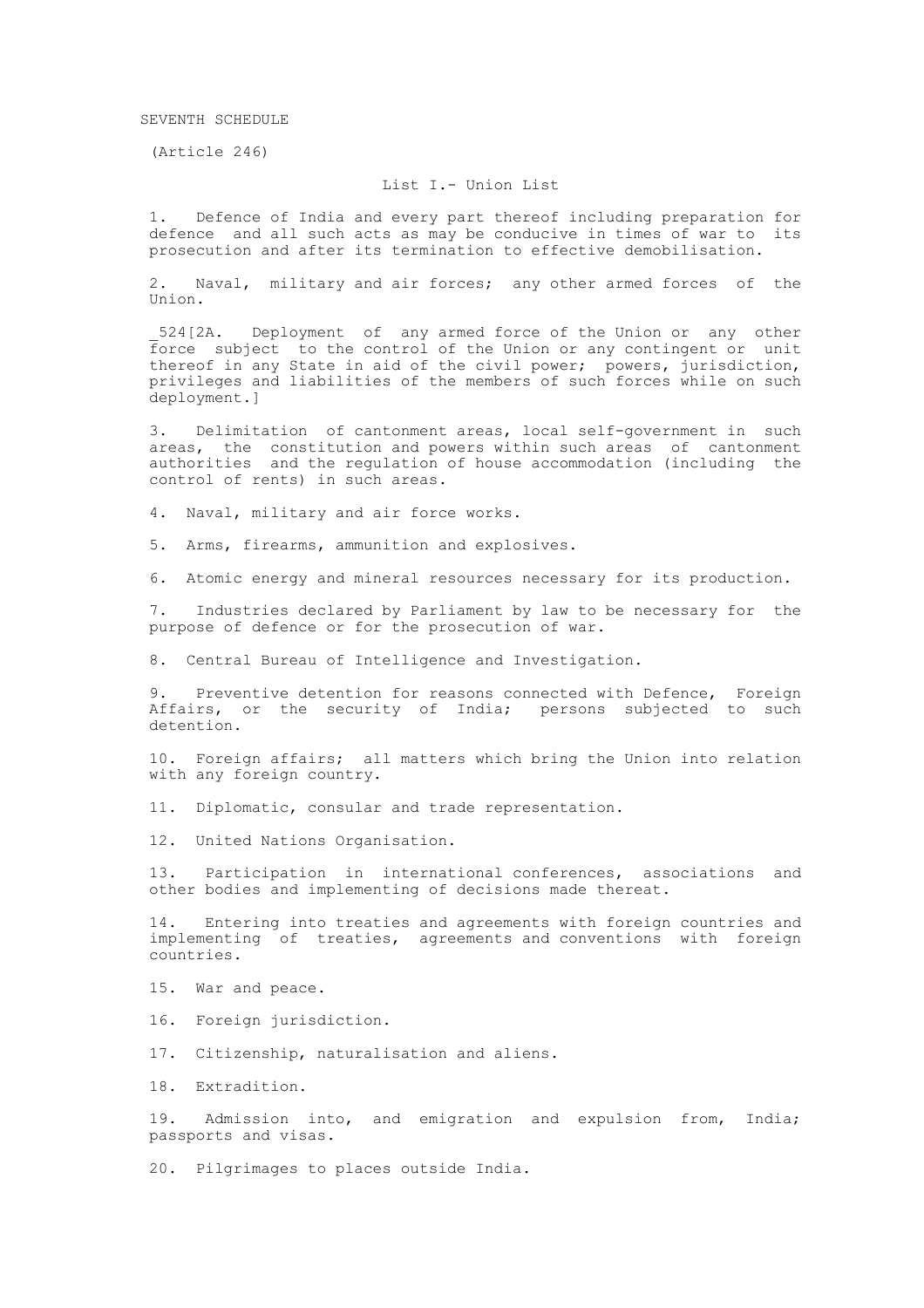21. Piracies and crimes committed on the high seas or in the air; offences against the law of nations committed on land or the high seas or in the air.

22. Railways.

23. Highways declared by or under law made by Parliament to be national highways.

24. Shipping and navigation on inland waterways, declared by Parliament by law to be national waterways, as regards mechanically propelled vessels; the rule of the road on such waterways.

25. Maritime shipping and navigation, including shipping and<br>simination on tidal waters: provision-of-education-and-training for navigation on tidal waters; provision of education and training the mercantile marine and regulation of such education and training provided by States and other agencies.

26. Lighthouses, including lightships, beacons and other provision for the safety of shipping and aircraft.

27. Ports declared by or under law made by Parliament or existing law to be major ports, including their delimitation, and the constitution and powers of port authorities therein.

28. Port quarantine, including hospitals connected therewith; seamen's and marine hospitals.

29. Airways; aircraft and air navigation; provision of aerodromes; regulation and organisation of air traffic and of aerodromes; provision for aeronautical education and training and regulation of such education and training provided by States and other agencies.

30. Carriage of passengers and goods by railway, sea or air, or by national waterways in mechanically propelled vessels.

31. Posts and telegraphs; telephones, wireless, broadcasting and other like forms of communication.

32. Property of the Union and the revenue therefrom, but as regards property situated in a State \_525\*\*\* subject to legislation by the State, save in so far as Parliament by law otherwise provides.

 $-526*$  \* \* \* \* \* \* \* \*

34. Courts of wards for the estates of Rulers of Indian States.

35. Public debt of the Union.

36. Currency, coinage and legal tender; foreign exchange.

37. Foreign loans.

38. Reserve Bank of India.

39. Post Office Savings Bank.

40. Lotteries organised by the Government of India or the Government of a State.

41. Trade and commerce with foreign countries; import and export across customs frontiers; definition of customs frontiers.

42. Inter-State trade and commerce.

43. Incorporation, regulation and winding up of trading corporations,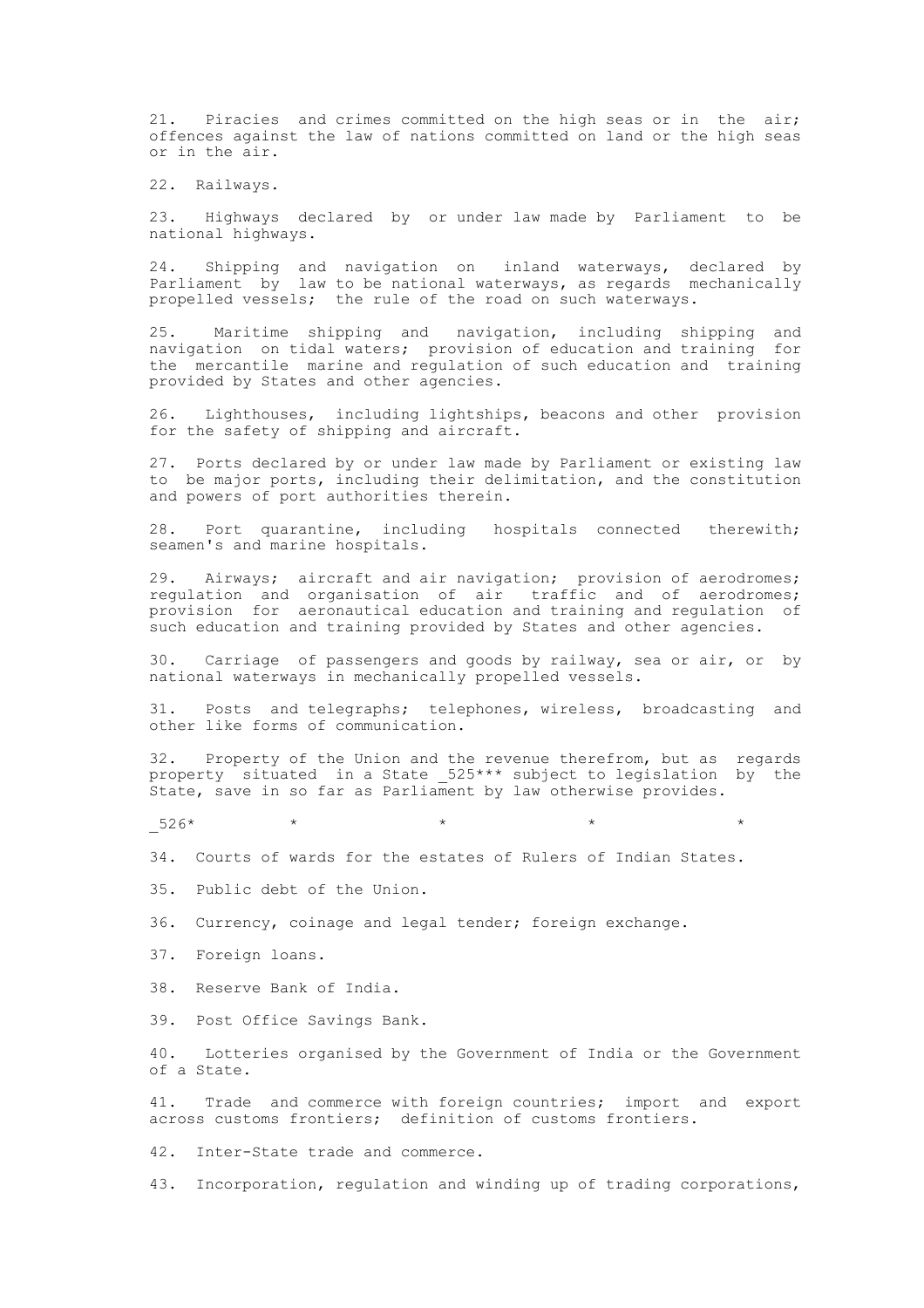including banking, insurance and financial corporations but not including co-operative societies.

44. Incorporation, regulation and winding up of corporations, whether trading or not, with objects not confined to one State, but not including universities.

45. Banking.

46. Bills of exchange, cheques, promissory notes and other like instruments.

47. Insurance.

48. Stock exchanges and futures markets.

49. Patents, inventions and designs; copyright; trade-marks and merchandise marks.

50. Establishment of standards of weight and measure.

51. Establishment of standards of quality for goods to be exported out of India or transported from one State to another.

52. Industries, the control of which by the Union is declared by Parliament by law to be expedient in the public interest.

53. Regulation and development of oilfields and mineral oil resources; petroleum and petroleum products; other liquids and substances declared by Parliament by law to be dangerously inflammable.

54. Regulation of mines and mineral development to the extent to which such regulation and development under the control of the Union is declared by Parliament by law to be expedient in the public interest.

55. Regulation of labour and safety in mines and oilfields.

56. Regulation and development of inter-State rivers and river valleys to the extent to which such regulation and development under the control of the Union is declared by Parliament by law to be expedient in the public interest.

57. Fishing and fisheries beyond territorial waters.

58. Manufacture, supply and distribution of salt by Union agencies; regulation and control of manufacture, supply and distribution of salt by other agencies.

59. Cultivation, manufacture, and sale for export, of opium.

60. Sanctioning of cinematograph films for exhibition.

61. Industrial disputes concerning Union employees.

62. The institutions known at the commencement of this Constitution as the National Library, the Indian Museum, the Imperial War Museum, the Victoria Memorial and the Indian War Memorial, and any other like institution financed by the Government of India wholly or in a part and declared by Parliament by law to be an institution of national importance.

63. The institutions known at the commencement of this Constitution as the Benares Hindu University, the Aligarh Muslim University and the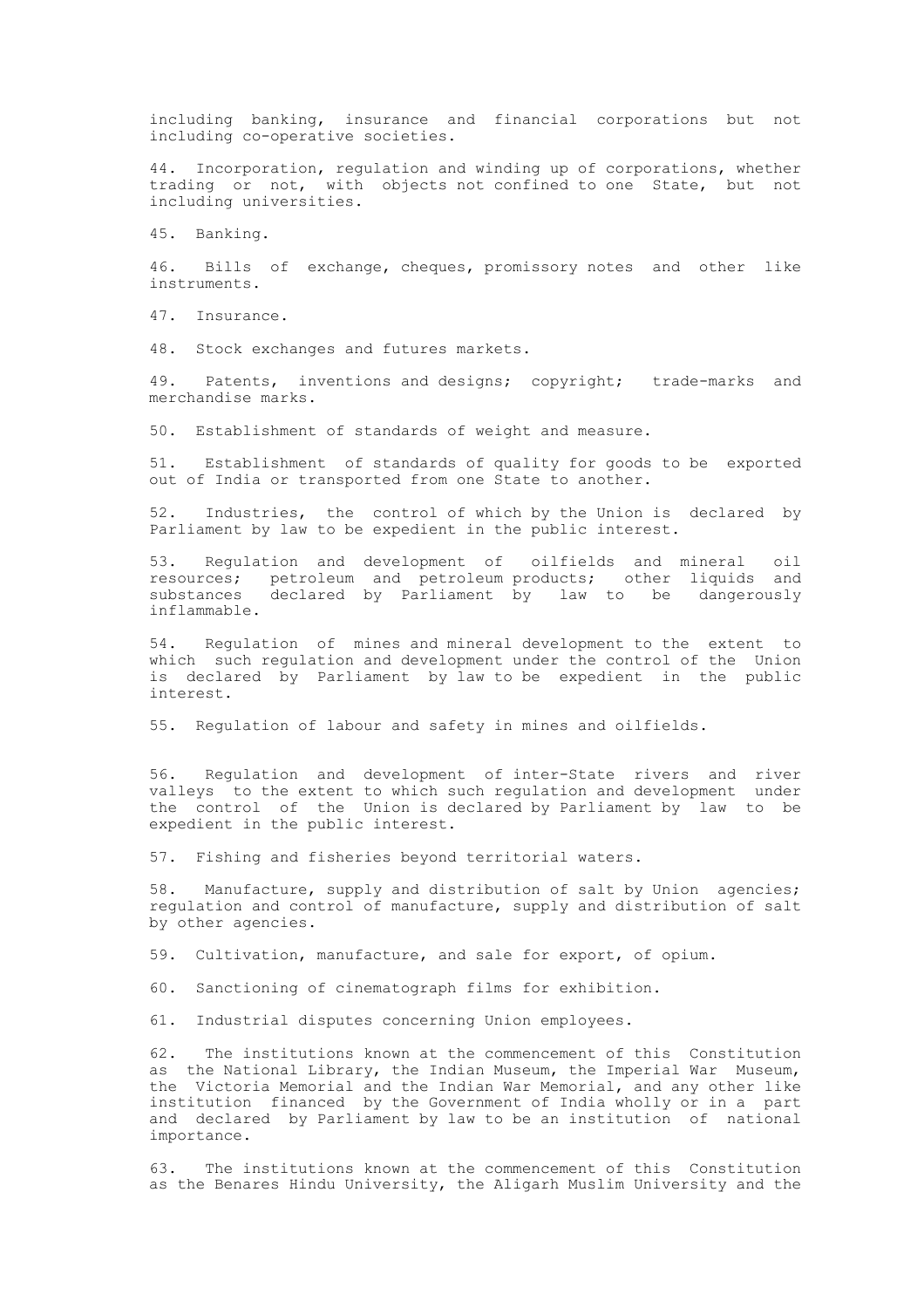527 [Delhi University; the University established in pursuance of article 371E;] any other institution declared by Parliament by law to be an institution of national importance.

64. Institutions for scientific or technical education financed by the Government of India wholly or in part and declared by Parliament by law to be institutions of national importance.

65. Union agencies and institutions for-

(a) professional, vocational or technical training, including the training of police officers; or

(b) the promotion of special studies or research; or

(c) scientific or technical assistance in the investigation or detection of crime.

66. Co-ordination and determination of standards in institutions for higher education or research and scientific and technical institutions.

67. Ancient and historical monuments and records, and archaeological sites and remains 528 [declared by or under law made by Parliament] to be of national importance.

68. The Survey of India, the Geological, Botanical, Zoological and Anthropological Surveys of India; Meteorological organisations.

69. Census.

70. Union Public Service; All-India Services; Union Public Service Commission.

71. Union pensions, that is to say, pensions payable by the Government of India or out of the Consolidated Fund of India.

72. Elections to Parliament, to the Legislatures of States and to the offices of President and Vice-President; the Election Commission.

73. Salaries and allowances of members of Parliament, the Chairman and Deputy Chairman of the Council of States and the Speaker and Deputy Speaker of the House of the People.

74. Powers, privileges and immunities of each House of Parliament and of the members and the Committees of each House; enforcement of attendance of persons for giving evidence or producing documents before committees of Parliament or commissions appointed by Parliament.

75. Emoluments, allowances, privileges, and rights in respect of leave of absence, of the President and Governors; salaries and allowances of the Ministers for the Union; the salaries, allowances, and rights in respect of leave of absence and other conditions of service of the Comptroller and Auditor-General.

76. Audit of the accounts of the Union and of the States.

77. Constitution, organisation, jurisdiction and powers of the Supreme Court (including contempt of such Court), and the fees taken therein; persons entitled to practise before the Supreme Court.

78. Constitution and organisation \_529[(including vacations)] of the High Courts except provisions as to officers and servants of High Courts; persons entitled to practise before the High Courts.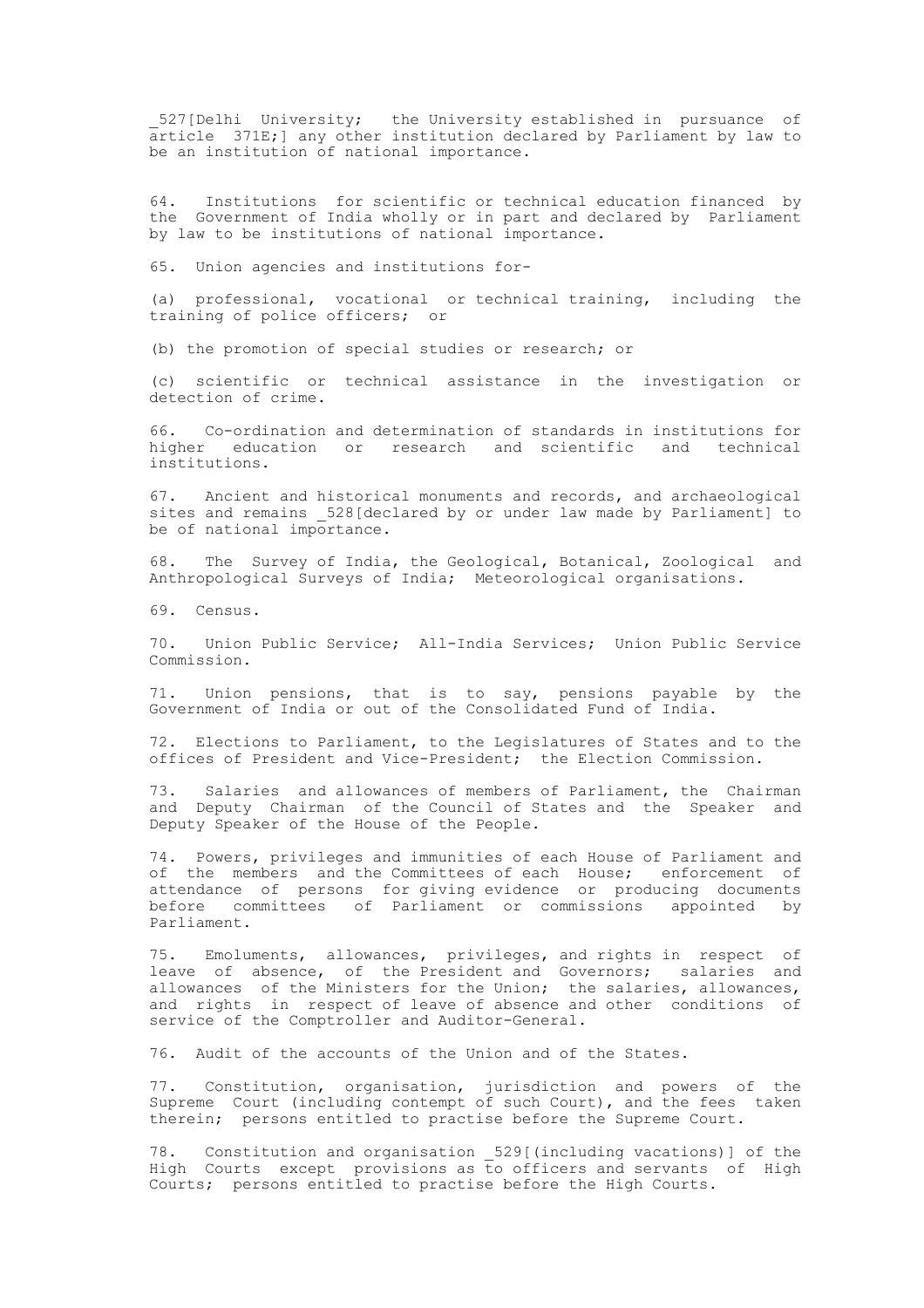530[79. Extension of the jurisdiction of a High Court to, and exclusion of the jurisdiction of a High Court from, any Union territory.]

80. Extension of the powers and jurisdiction of members of a police force belonging to any State to any area outside that State, but not so as to enable the police of one State to exercise powers and jurisdiction in any area outside that State without the consent of the Government of the State in which such area is situated; extension of the powers and jurisdiction of members of a police force belonging to any State to railway areas outside that State.

81. Inter-State migration; inter-State quarantine.

82. Taxes on income other than agricultural income.

83. Duties of customs including export duties.

84. Duties of excise on tobacco and other goods manufactured or produced in India except-

(a) alcoholic liquors for human consumption.

(b) opium, Indian hemp and other narcotic drugs and narcotics,

but including medicinal and toilet preparations containing alcohol or any substance included in sub-paragraph (b) of this entry.

85. Corporation tax.

86. Taxes on the capital value of the assets, exclusive of agricultural land, of individuals and companies; taxes on the capital of companies.

87. Estate duty in respect of property other than agricultural land.

88. Duties in respect of succession to property other than agricultural land.

89. Terminal taxes on goods or passengers, carried by railway, sea or air; taxes on railway fares and freights.

90. Taxes other than stamp duties on transactions in stock exchanges and futures markets.

91. Rates of stamp duty in respect of bills of exchange, cheques, promissory notes, bills of lading, letters of credit, policies of insurance, transfer of shares, debentures, proxies and receipts.

92. Taxes on the sale or purchase of newspapers and on advertisements published therein.

\_531[92A. Taxes on the sale or purchase of goods other than newspapers, where such sale or purchase takes place in the course of inter-State trade or commerce.]

\_532[92B. Taxes on the consignment of goods (whether the consignment is to the person making it or to any other person), where such consignment takes place in the course of inter-State trade or commerce.]

93. Offences against laws with respect to any of the matters in this List.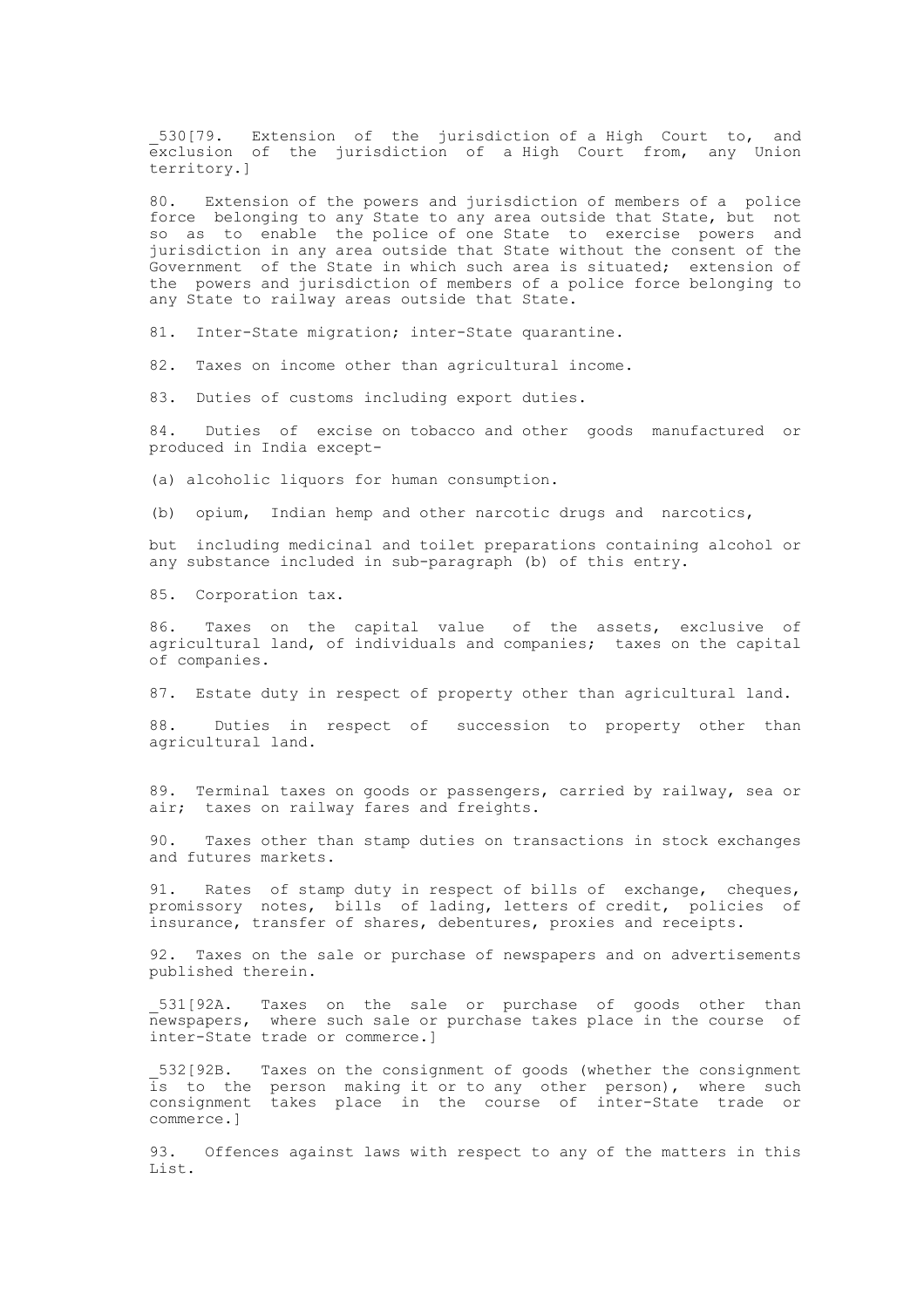94. Inquiries, surveys and statistics for the purpose of any of the matters in this List.

95. Jurisdiction and powers of all courts, except the Supreme Court, with respect to any of the matters in this List; admiralty jurisdiction.

96. Fees in respect of any of the matters in this List, but not including fees taken in any court.

97. Any other matter not enumerated in List II or List III including any tax not mentioned in either of those Lists.

List II.- State List

1. Public order (but not including \_533[the use of any naval, military or air force or any other armed force of the Union or of any other force subject to the control of the Union or of any contingent or unit thereof] in aid of the civil power).

\_534[2. Police (including railway and village police) subject to the provisions of entry 2A of List I.]

3. \_535\*\*\* Officers and servants of the High Court; procedure in rent and revenue courts; fees taken in all courts except the Supreme Court.

4. Prisons, reformatories, Borstal institutions and other institutions of a like nature, and persons detained therein; arrangements with other States for the use of prisons and other institutions.

5. Local government, that is to say, the constitution and powers of municipal corporations, improvement trusts, district boards, mining settlement authorities and other local authorities for the purpose of local self-government or village administration.

6. Public health and sanitation; hospitals and dispensaries.

7. Pilgrimages, other than pilgrimages to places outside India.

8. Intoxicating liquors, that is to say, the production, manufacture, possession, transport, purchase and sale of intoxicating liquors.

9. Relief of the disabled and unemployable.

10. Burials and burial grounds; cremations and cremation grounds.

 $536*$  \* \* \* \* \* \* \* \*

12. Libraries, museums and other similar institutions controlled or financed by the State; ancient and historical monuments and records other than those \_528[declared by or under law made by Parliament] to be of national importance.

13. Communications, that is to say, roads, bridges, ferries, and other means of communication not specified in List I; municipal trams ways; ropeways; inland waterways and traffic thereon subject to the provisions of List I and List III with regard to such waterways; vehicles other than mechanically propelled vehicles.

14. Agriculture, including agricultural education and research, protection against pests and prevention of plant diseases.

Preservation, protection and improvement of stock and prevention of animal diseases; veterinary training and practice.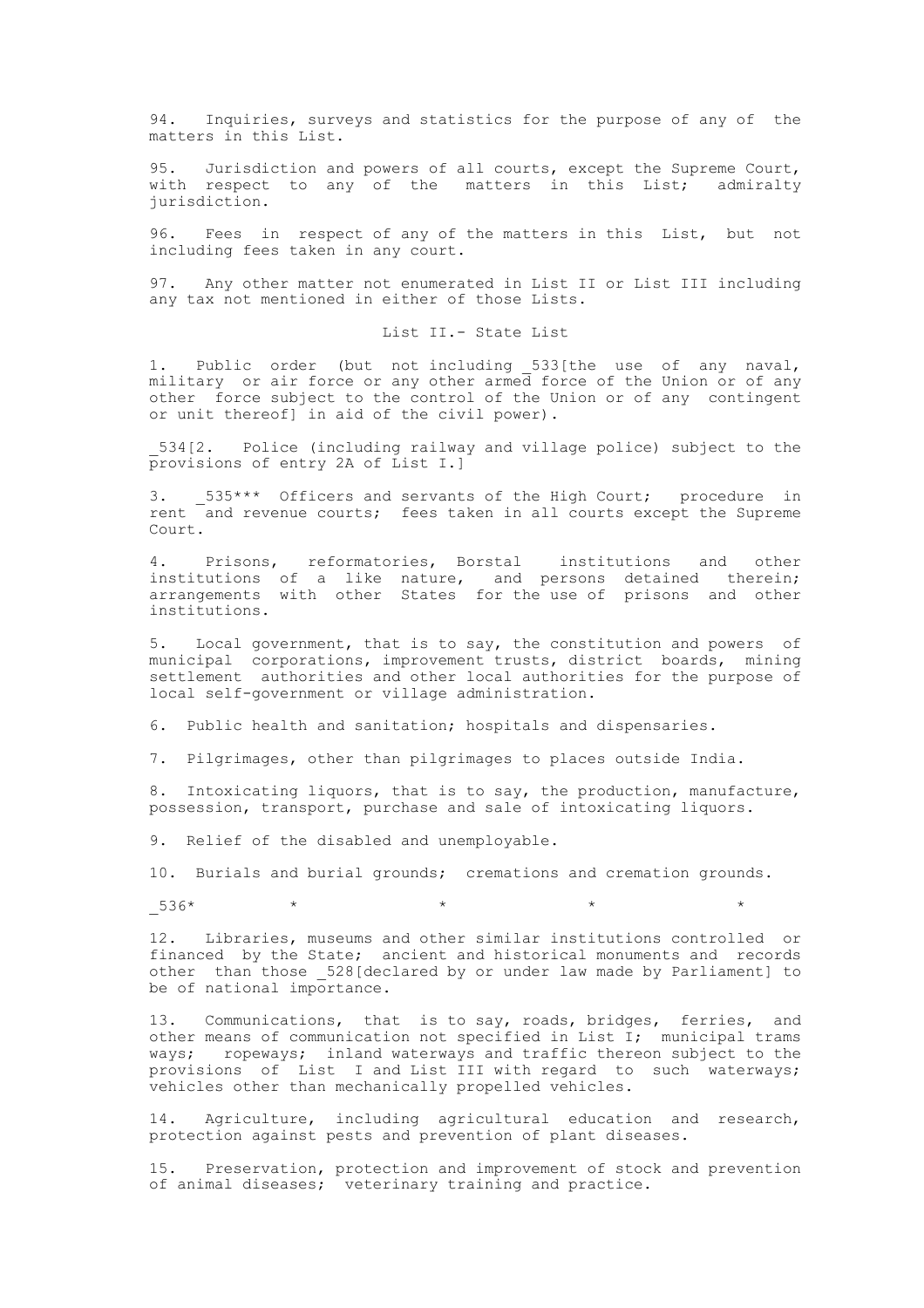16. Pounds and the prevention of cattle trespass.

17. Water, that is to say, water supplies, irrigation and canals, drainage and embankments, water storage and water power subject to the provisions of entry 56 of List I.

18. Land, that is to say, rights in or over land, land tenures including the relation of landlord and tenant, and the collection of rents; transfer and alienation of agricultural land; land improvement and agricultural loans; colonization.

 $537*$  \* \* \* \* \* \* \* \*

21. Fisheries.

22. Courts of wards subject to the provisions of entry 34 of List I; encumbered and attached estates.

23. Regulation of mines and mineral development subject to the provisions of List I with respect to regulation and development under the control of the Union.

24. Industries subject to the provisions of \_538[entries 7 and 52] of List I.

25. Gas and gas-works.

26. Trade and commerce within the State subject to the provisions of entry 33 of List III.

27. Production, supply and distribution of goods subject to the provisions of entry 33 of List III.

28. Markets and fairs.

 $-537*$  \* \* \* \* \* \*

30. Money-lending and money-lenders; relief of agricultural indebtedness.

31. Inns and inn-keepers.

32. Incorporation, regulation and winding up of corporations, other than those specified in List I, and universities; unincorporated trading, literary, scientific, religious and other societies and associations; co-operative societies.

33. Theatres and dramatic performances; cinemas subject to the provisions of entry 60 of List I; sports, entertainments and amusements.

34. Betting and gambling.

35. Works, lands and buildings vested in or in the possession of the State.

 $539*$  \* \* \*

37. Elections to the Legislature of the State subject to the provisions of any law made by Parliament.

38. Salaries and allowances of members of the Legislature of the State, of the Speaker and Deputy Speaker of the Legislative Assembly and, if there is a Legislative Council, of the Chairman and Deputy Chairman thereof.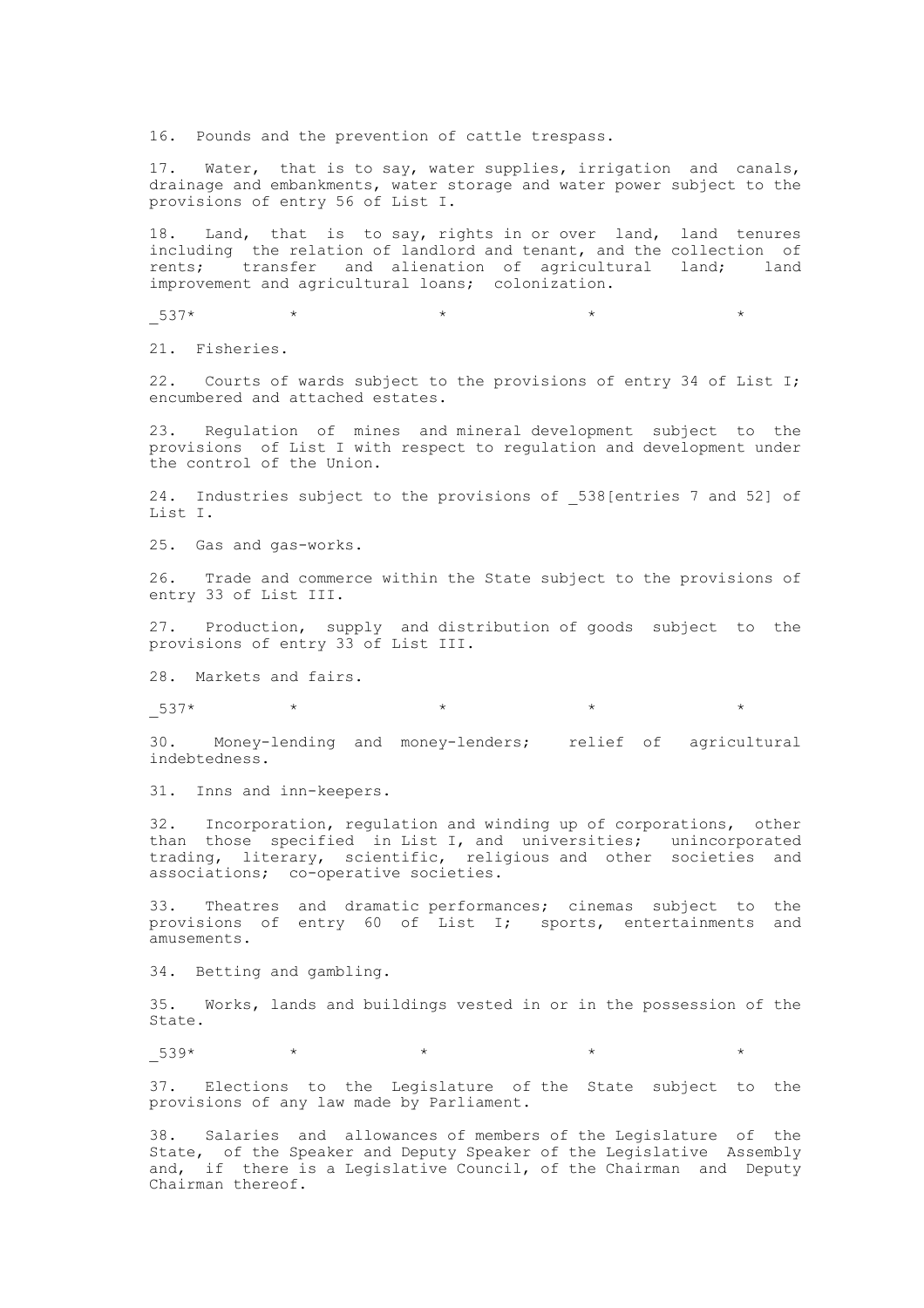39. Powers, privileges and immunities of the Legislative Assembly and of the members and the committees thereof, and, if there is a Legislative Council, of that Council and of the members and the committees thereof; enforcement of attendance of persons for giving evidence or producing documents before committees of the Legislature of the State.

40. Salaries and allowances of Ministers for the State.

41. State public services; State Public Service Commission.

42. State pensions, that is to say, pensions payable by the State or out of the Consolidated Fund of the State.

43. Public debt of the State.

44. Treasure trove.

45. Land revenue, including the assessment and collection of revenue, the maintenance of land records, survey for revenue purposes and records of rights, and alienation of revenues.

46. Taxes on agricultural income.

47. Duties in respect of succession to agricultural land.

48. Estate duty in respect of agricultural land.

49. Taxes on lands and buildings.

50. Taxes on mineral rights subject to any limitations imposed by Parliament by law relating to mineral development.

51. Duties of excise on the following goods manufactured or produced in the State and countervailing duties at the same or lower rates on similar goods manufactured or produced elsewhere in India:-

(a) alcoholic liquors for human consumption;

(b) opium, Indian hemp and other narcotic drugs and narcotics,

but not including medicinal and toilet preparations containing alcohol or any substance included in sub-paragraph (b) of this entry.

52. Taxes on the entry of goods into a local area for consumption, use or sale therein.

53. Taxes on the consumption or sale of electricity.

540[54. Taxes on the sale or purchase of goods other than newspapers, subject to the provisions of entry 92A of List I.]

55. Taxes on advertisements other than advertisements published in the newspapers \_541[and advertisements broadcast by radio or television].

56. Taxes on goods and passengers carried by road or on inland waterways.

57. Taxes on vehicles, whether mechanically propelled or not, suitable for use on roads, including tramcars subject to the provisions of entry 35 of List III.

58. Taxes on animals and boats.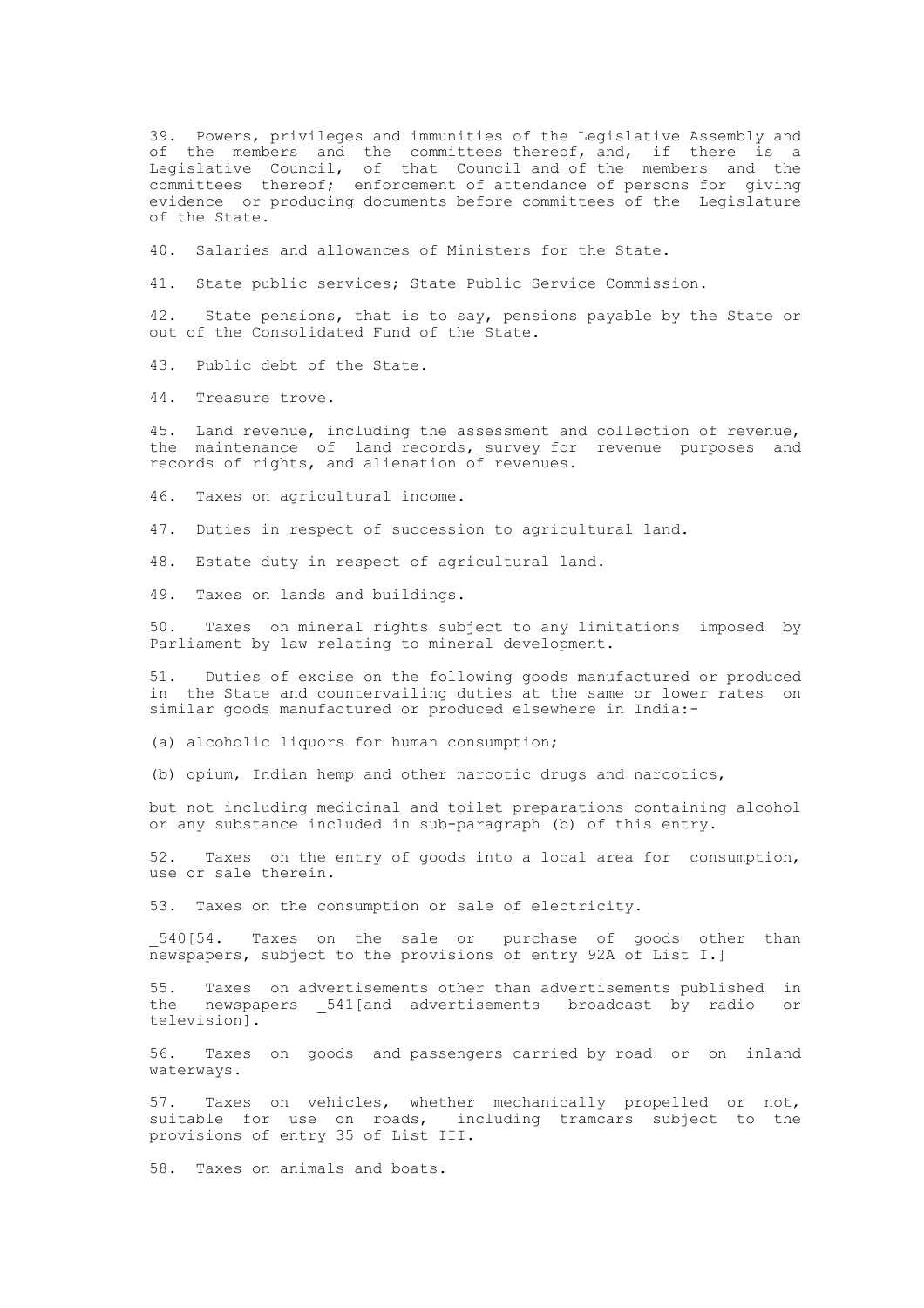59. Tolls.

60. Taxes on professions, trades, callings and employments.

61. Capitation taxes.

62. Taxes on luxuries, including taxes on entertainments, amusements, betting and gambling.

63. Rates of stamp duty in respect of documents other than those specified in the provisions of List I with regard to rates of stamp duty.

64. Offences against laws with respect to any of the matters in this List.

65. Jurisdiction and powers of all courts, except the Supreme Court, with respect to any of the matters in this List.

66. Fees in respect of any of the matters in this List, but not including fees taken in any court.

List III.- Concurrent List

1. Criminal law, including all matters included in the Indian Penal Code at the commencement of this Constitution but excluding offences against laws with respect to any of the matters specified in List I or List II and excluding the use of naval, military or air forces or any other armed forces of the Union in aid of the civil power.

2. Criminal procedure, including all matters included in the Code of Criminal Procedure at the commencement of this Constitution.

Preventive detention for reasons connected with the security of a State, the maintenance of public order, or the maintenance of supplies and services essential to the community; persons subjected to such detention.

4. Removal from one State to another State of prisoners, accused persons and persons subjected to preventive detention for reasons specified in entry 3 of this List.

5. Marriage and divorce; infants and minors; adoption; wills, intestacy and succession; joint family and partition; all matters in respect of which parties in judicial proceedings were immediately before the commencement of this Constitution subject to their personal law.

6. Transfer of property other than agricultural land; registration of deeds and documents.

7. Contracts, including partnership, agency, contracts of carriage, and other special forms of contracts, but not including contracts relating to agricultural land.

- 8. Actionable wrongs.
- 9. Bankruptcy and insolvency.
- 10. Trust and Trustees.

11. Administrators-general and official trustees.

\_541[11A. Administration of Justice; constitution and organisation  $\overline{0}$ f all courts, except the Supreme Court and the High Courts.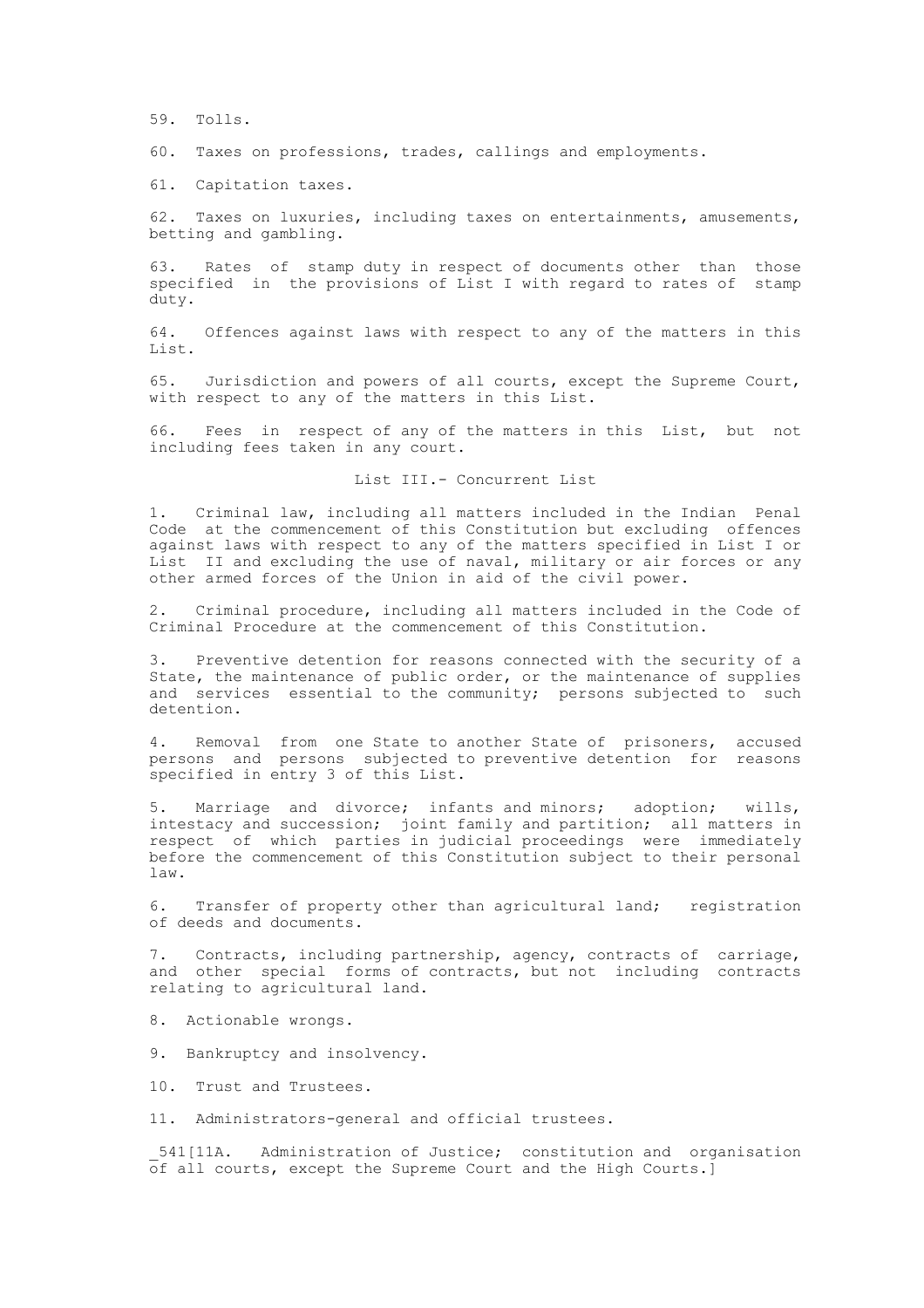12. Evidence and oaths; recognition of laws, public acts and records, and judicial proceedings.

13. Civil procedure, including all matters included in the Code of Civil Procedure at the commencement of this Constitution, limitation and arbitration.

14. Contempt of court, but not including contempt of the Supreme Court.

15. Vagrancy; nomadic and migratory tribes.

16. Lunacy and mental deficiency, including places for the reception or treatment of lunatics and mental deficients.

17. Prevention of cruelty to animals.

\_541[17A. Forests.

17B. Protection of wild animals and birds.]

18. Adulteration of foodstuffs and other goods.

19. Drugs and poisons, subject to the provisions of entry 59 of List I with respect to opium.

20. Economic and social planning.

541[20A. Population control and family planning.]

21. Commercial and industrial monopolies, combines and trusts.

22. Trade unions; industrial and labour disputes.

23. Social security and social insurance; employment and unemployment.

24. Welfare of labour including conditions of work, provident funds, employers' liability, workmen's compensation, invalidity and old age pensions and maternity benefits.

\_542[25. Education, including technical education, medical education and universities, subject to the provisions of entries 63, 64, 65 and 66 of List I; vocational and technical training of labour.]

26. Legal, medical and other professions.

27. Relief and rehabilitation of persons displaced from their original place of residence by reason of the setting up of the Dominions of India and Pakistan.

28. Charities and charitable institutions, charitable and religious endowments and religious institutions.

29. Prevention of the extension from one State to another of infectious or contagious diseases or pests affecting men, animals or plants.

30. Vital statistics including registration of births and deaths.

31. Ports other than those declared by or under law made by Parliament or existing law to be major ports.

32. Shipping and navigation on inland waterways as regards mechanically propelled vessels, and the rule of the road on such waterways, and the carriage of passengers and goods on inland